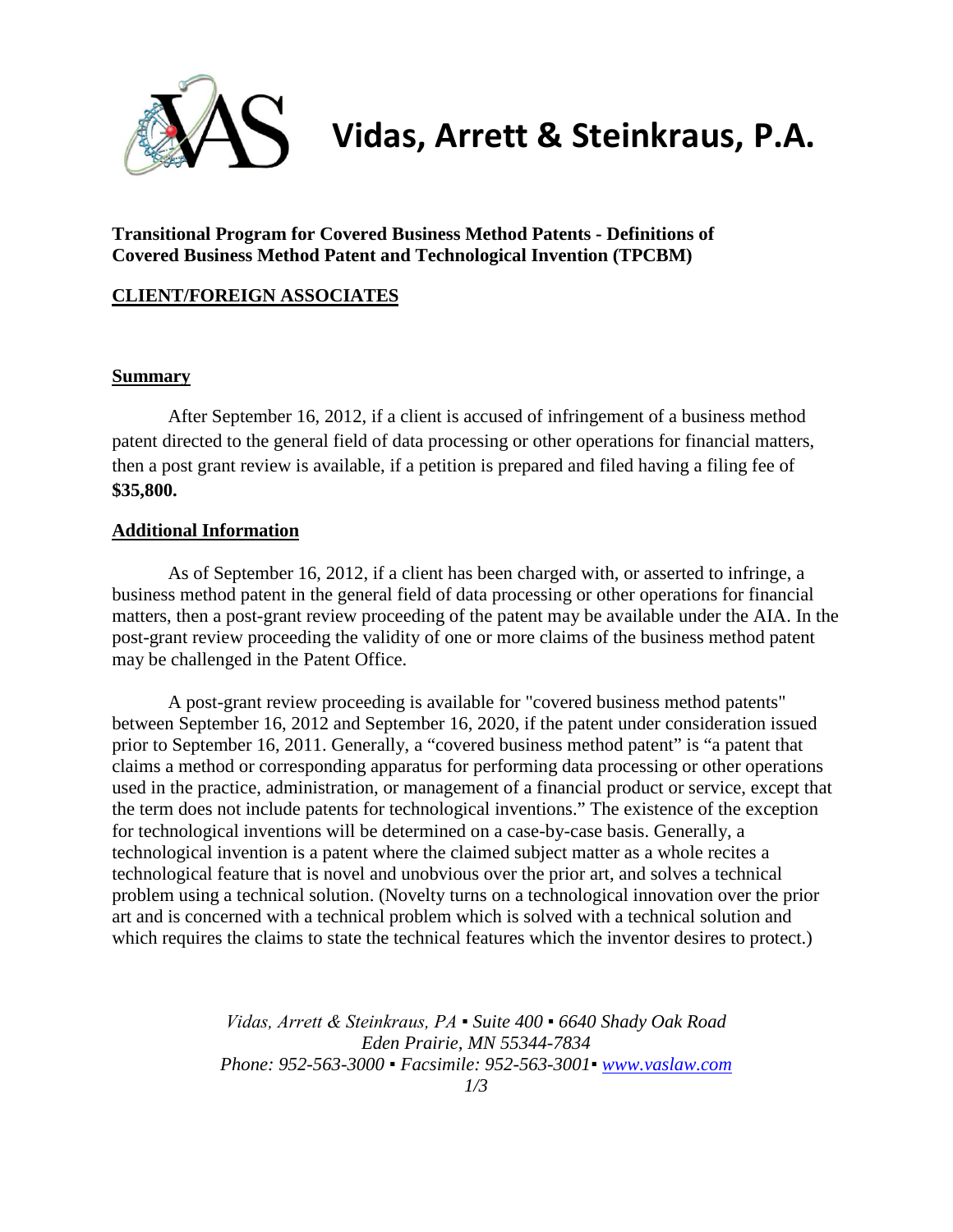Provided below is a general list of subject matter within business method patents which may be subject to post-grant review under the AIA. Please note that the below list is not exhaustive of types of business method patents which may be subject to review under the AIA.

> -computerized postage metering and cash register systems -financial transaction systems -electronic shopping -advertising management systems -cost/price determination -activities that are financial in nature -activities incidental to a financial activity or complementary to a financial activity -methods for performing data processing operations, in which there is a significant change in the data -methods for performing calculation operations wherein the apparatus or method is uniquely designed for or utilized in the practice, administration, or management of an enterprise -methods for processing of financial data and corresponding methods for performing data processing or calculating operations in which a charge for goods or services is determined -the above subject matter in combination with cryptographic apparatus or methods -administration of an organization -methods directed to commodities or financial transactions -a "business machine" or a document as a "business form" or "business chart" without any particular business function

A post-grant review proceeding under the AIA for a business method patent may be based upon prior art, upon failure to comply with 35 U.S.C. §112 (except best mode), lack of written description, and/or enablement, 35 U.S.C. §101, §102 (based on certain references), and/or §103. Generally, following the filing of a petition for post-grant review, the Patent Office will determine whether to institute a post-grant review/trial within three months after a patent owner preliminary response date.

If the business method patent being reviewed is involved in litigation, then a stay may be requested from the district court. A party may be estopped in another proceeding before the USPTO or within a court action for grounds which were raised during the transitional post-grant review proceeding of a business method patent.

The PTO filing fees for a petition for Covered Business Method Patent Review are expected to be: **\$35,800** (20 or fewer claims, and \$800 for each claim in excess of 20) for which

> *Vidas, Arrett & Steinkraus, PA ▪ Suite 400 ▪ 6640 Shady Oak Road Eden Prairie, MN 55344-7834 Phone: 952-563-3000 ▪ Facsimile: 952-563-3001▪ [www.vaslaw.com](http://www.vaslaw.com/)*